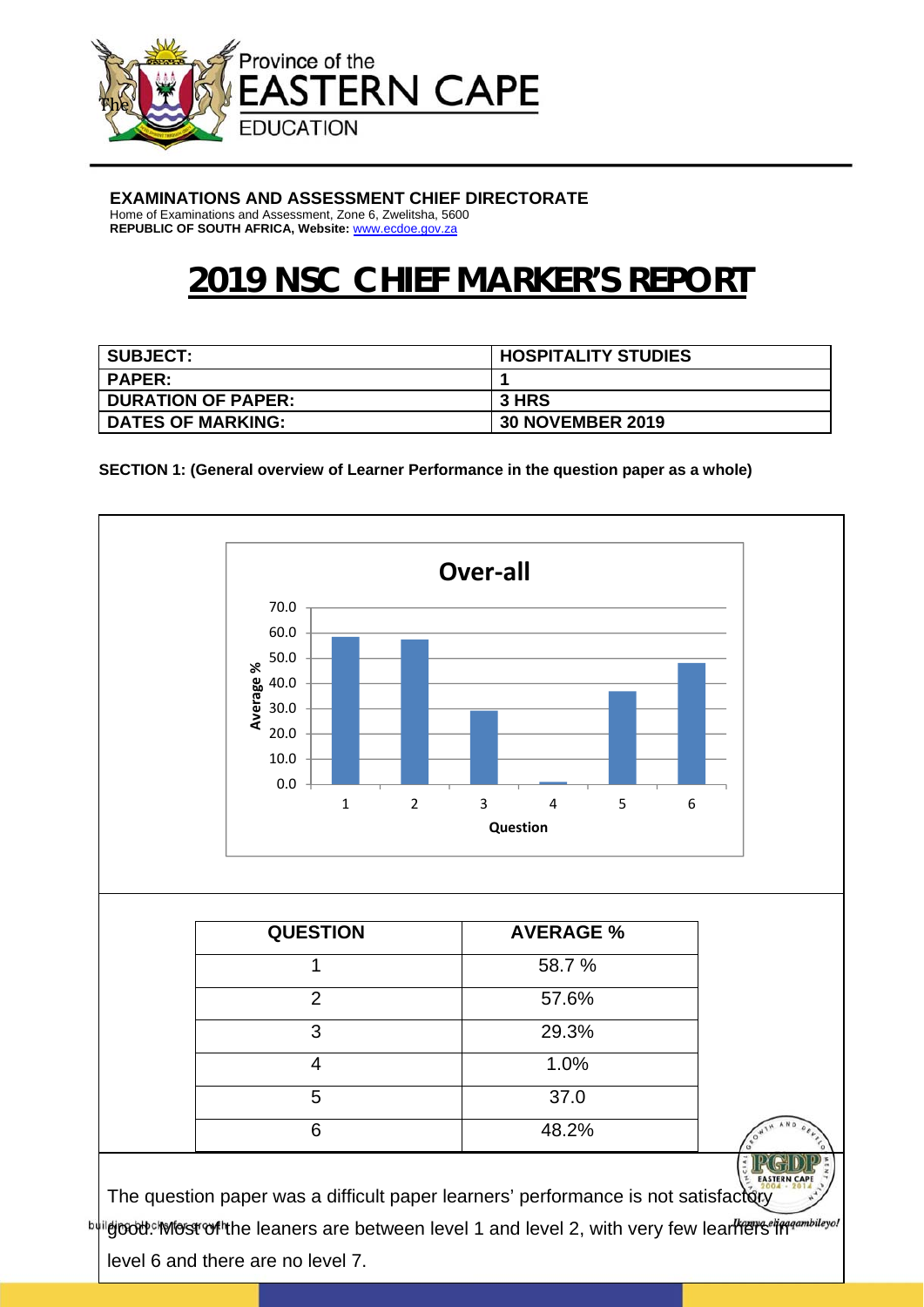### Section A

Was fairly answered by most learners and they were able to score higher marks in section A, although Hospitality Studies terminology (question 1.4) is still a challenge.

# Section B

Learners did not perform well, they must show an in-depth knowledge of the content in answering this Section.

Question 2.1.3 Learners could not discuss how this disease may impact on the productivity and finances, general answers were given by the learners.

The use of computers in menu planning is a challenge, as learners are not reading the question with understanding. The use of the action verbs is a big challenge to the learners as they are struggling to understand the meaning of the used action verbs in the question.

# Section C

Question 3 and 4 are the practical theory questions, learners struggled to answer these questions badly, most of the learners could not identify the type of pastry that was asked. The preparation of pastry was also a big challenge to the learners. Question 3.2 Was a challenging question. Learners could not motivate why those steps of choux pastry must be adhered to.

Question 3.4 Types of vegetarians were also a challenging question, very few learners managed to answer this question.

Question 4 Was the mostly poorly performed by the learners. 4.2.2 and 4.4.2 were the mostly poorly performed questions.

# Section D

Question 5 Learners struggled with question 5.1.2 (Business plan) and Operational plans.

Question 5.2 Was poorly performed by the learners. Learners could not use the experiential knowledge of the practical lessons and PAT that they gained through the years.

Question 6.1.3 Was also poorly performed by the learners little or no understanding of the content to answer the asked question.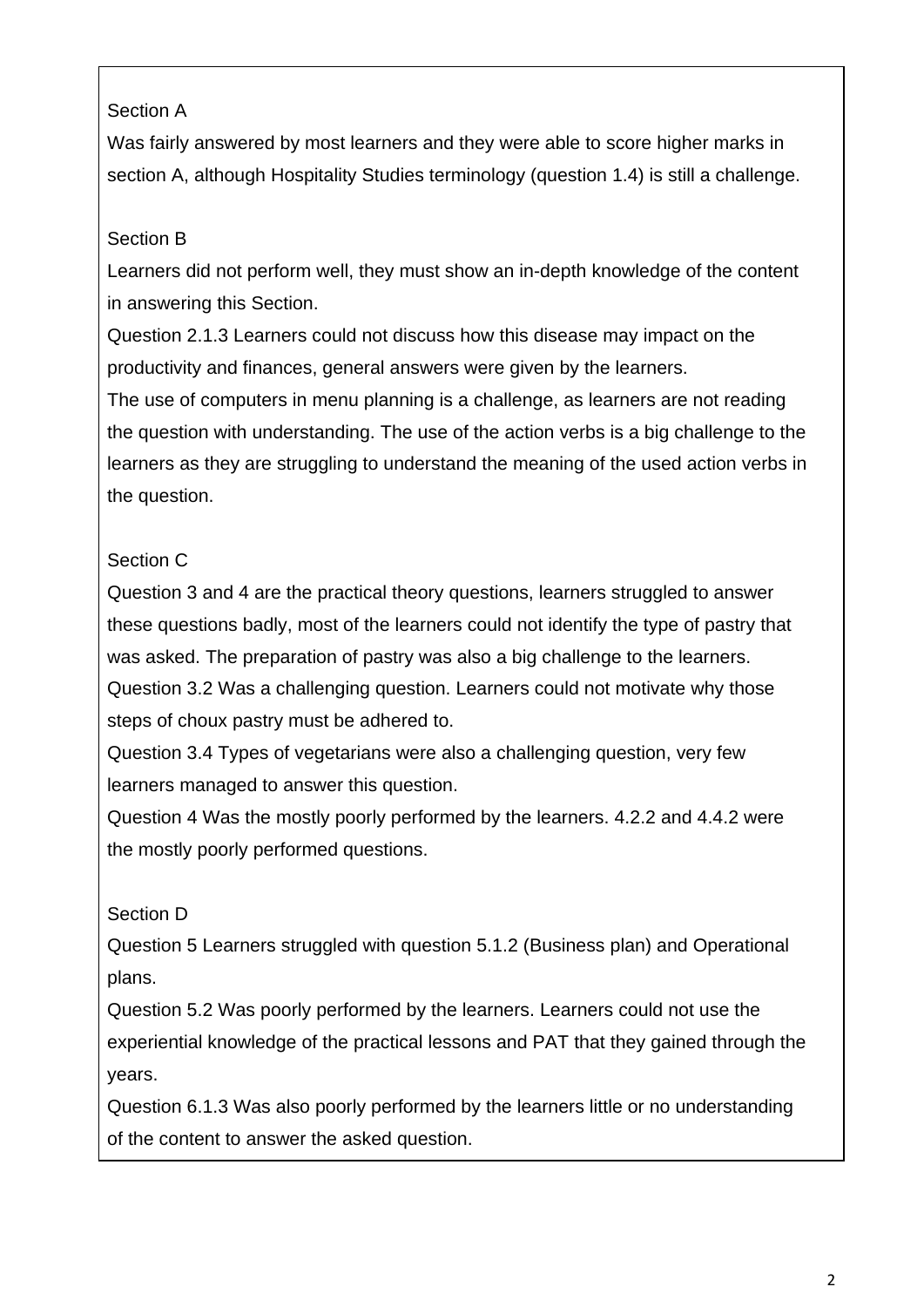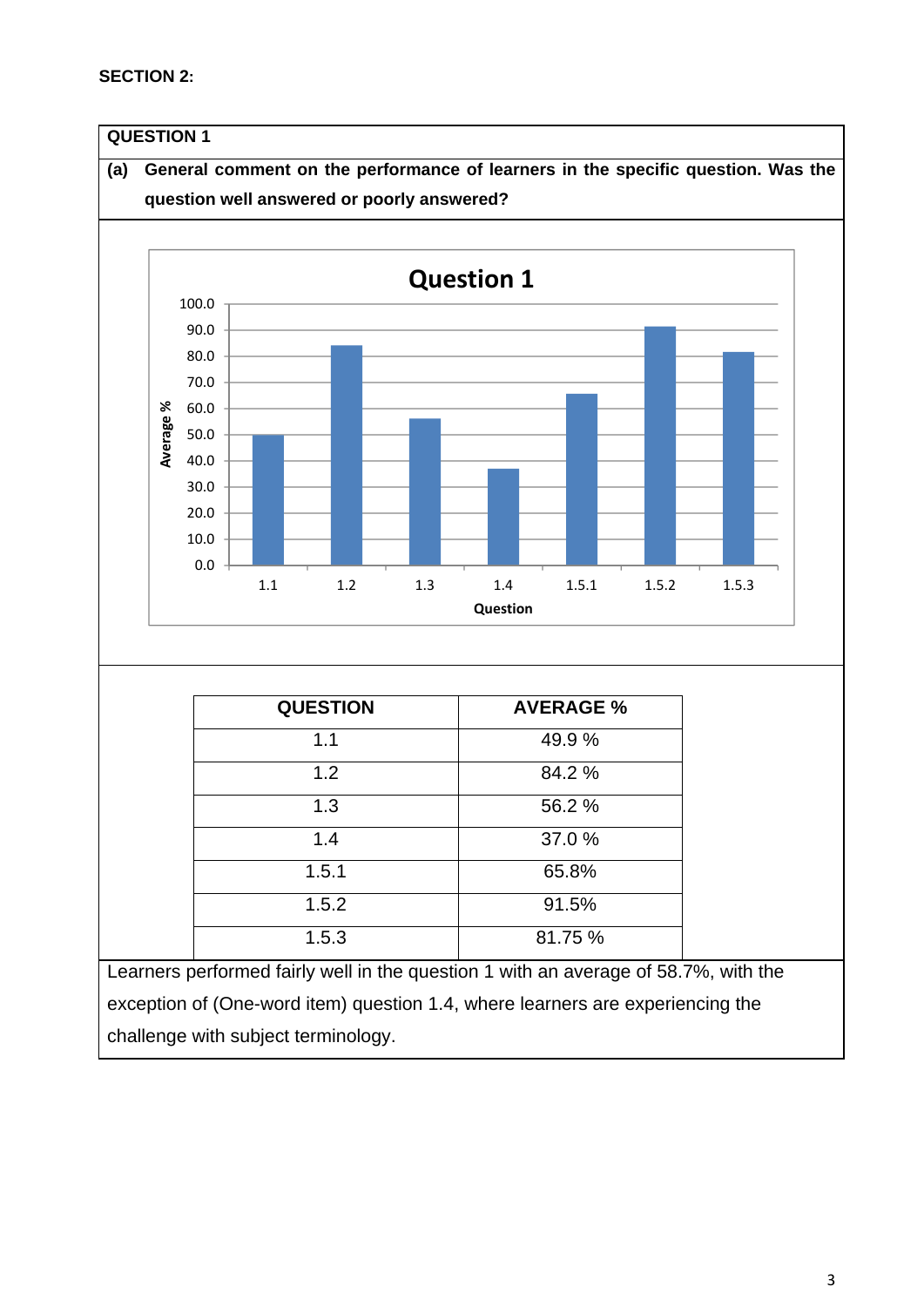In Multiple Choice questions (1.1) learners are writing more than one answer (A-D) instead of one letter, this makes them to lose marks since the two answers are not marked.

In One-word Items (1.4) learners are having a tendency of rewriting the whole descriptions from the question paper not giving the correct term.

The Selection type questions (1.5), learners are writing more than what was asked, in most cases they lose marks since only the first TWO/FOUR given answers are marked.

#### **(c) Provide suggestions for improvement in relation to Teaching and Learning**

Teachers must expose learners to the short type questions, through the informal tasks and formal tasks from Term 1.

# **(d) Describe any other specific observations relating to responses of learners and comments that are useful to teachers, subject advisors, teacher development etc.**

Subject Advisors must ensure that the Teachers do administer the terminology books for every section (Content) of the work covered.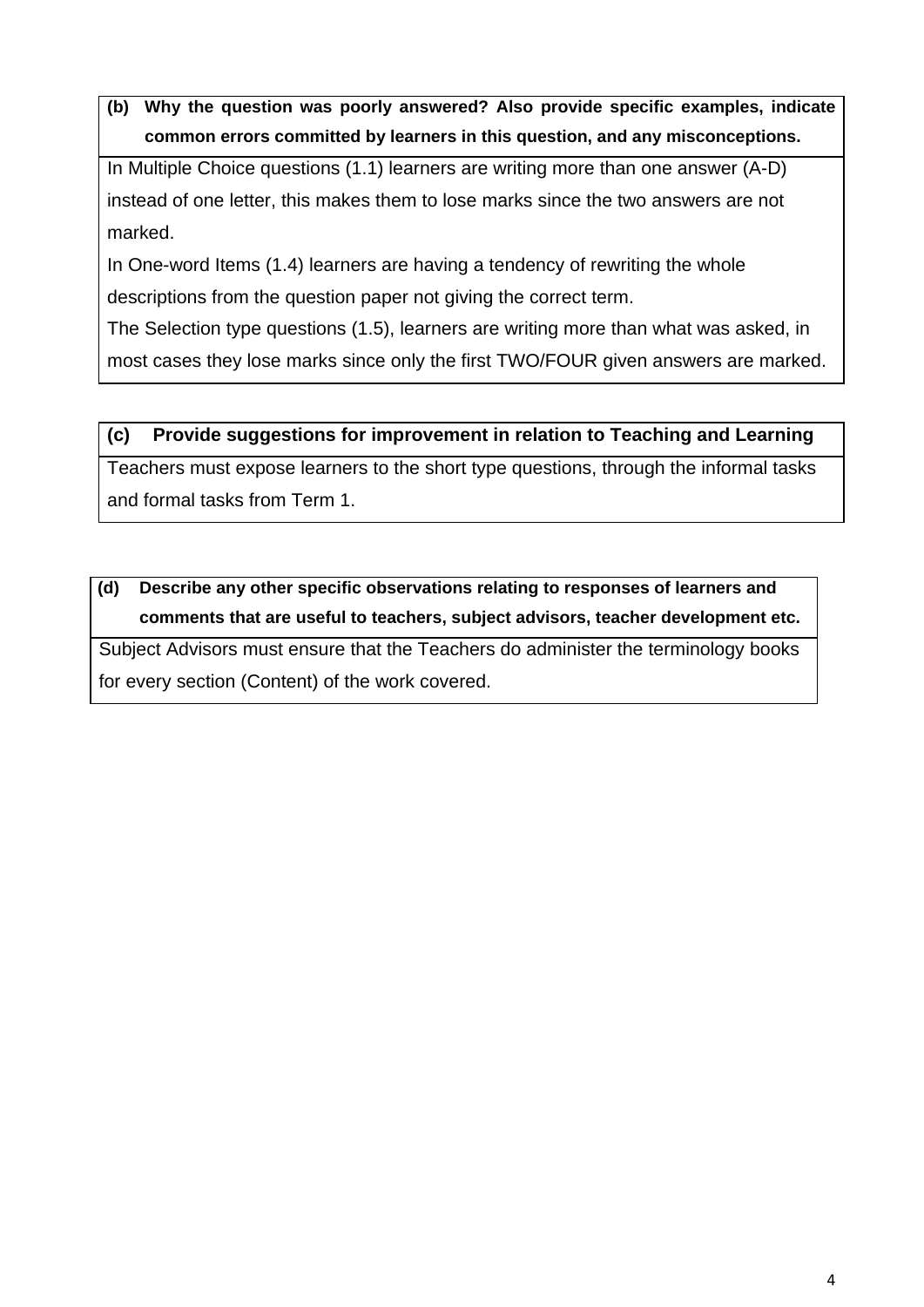

This question was fairly answered with an average percent of 57.6%

- **(b) Why the question was poorly answered? Also provide specific examples, indicate common errors committed by learners in this question, and any misconceptions.** 
	- Question 2.1.1 Learners could not name the incubation period of the Hepatitis A (1) mark was lost because learners gave some reasons why Hepatitis A occurred. In some cases, the gave the correct answer but they did not specify whether it is '*days* or *weeks.* Some learners seemed not to understand what an 'incubation period' is- they wrote *'Hepatitis A or Hepatitis B'*
	- Question 2.1.2 Learners gave the symptoms of TB instead of the symptoms of Hepatitis A.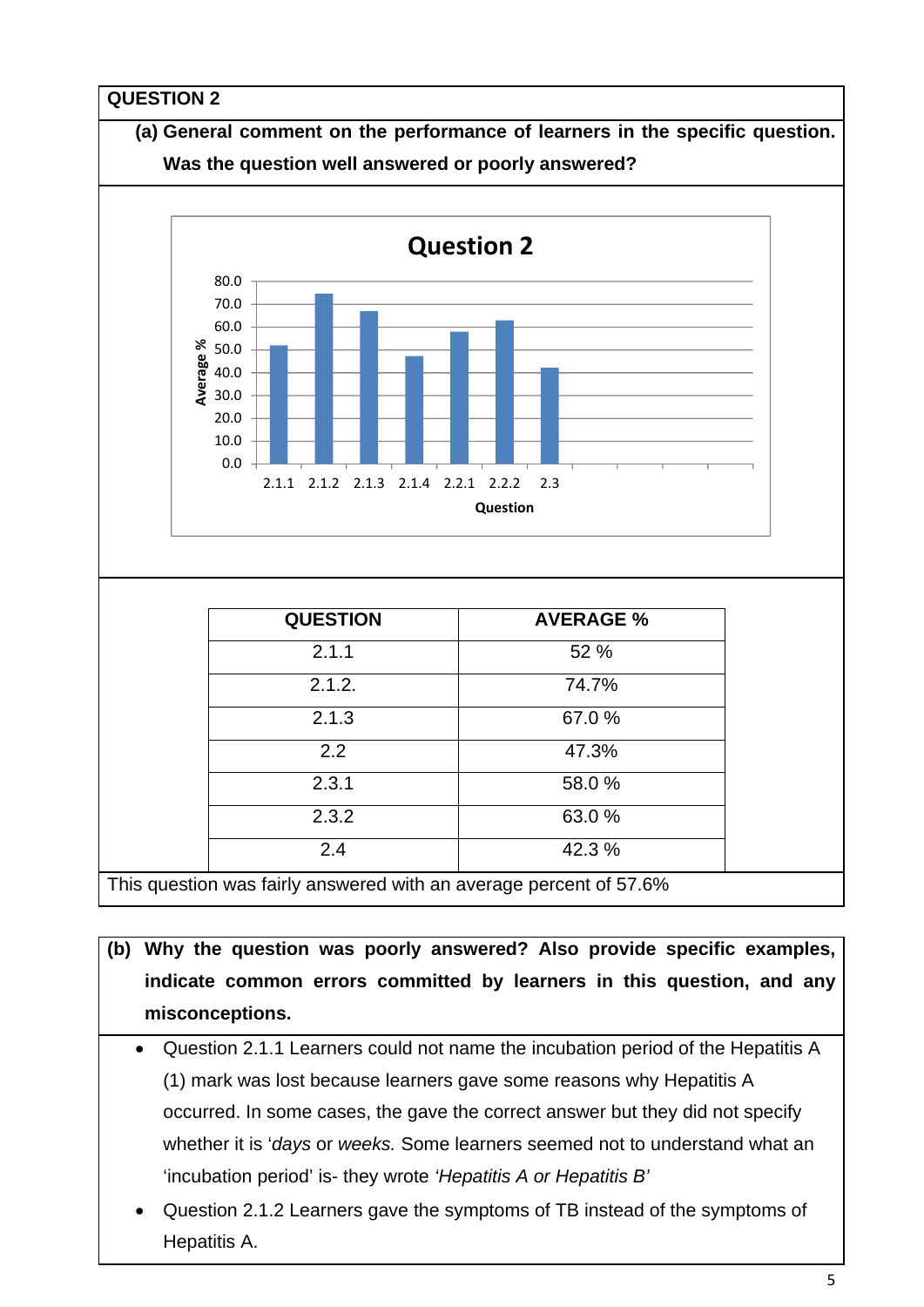- Question 2.2 Learners struggled to give the exact guidelines on how to prevent the transmission of TB when working with food instead they gave general guidelines to prevent the spreading of TB (3) marks were lost.
- Question 2.3.2 This question was moderately performed by the learners but some learners struggled to predict the impact of the '*award on the profitability of the Golden Star Hotel*.'
- Question 2.4 Learners are not reading the questions carefully they were asked to explain the benefits of using computers in Menu planning NOT in Hospitality Industry as whole (4) marks were lost.

More informal tasks must be given to the learners. There are three food borne diseases in (CAPS document page 34) including HIV/ AIDS and TB that must be fully discussed and explained to the learners

# **(d) Describe any other specific observations relating to responses of learners and comments that are useful to teachers, subject advisors, teacher development etc.**

Teachers must make a summary of the diseases in a tabular form for learners to get a clear information for understanding.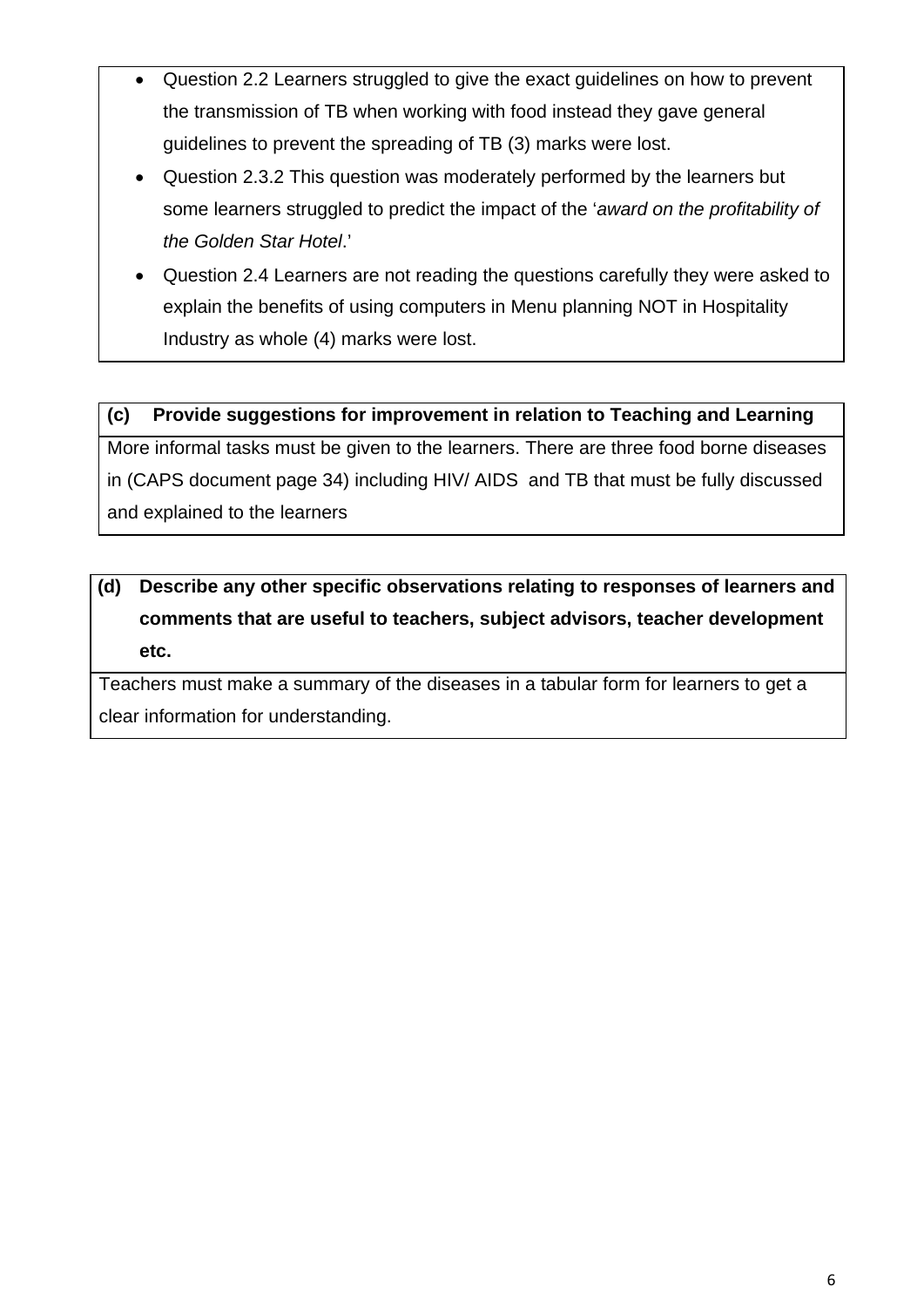

satisfactory.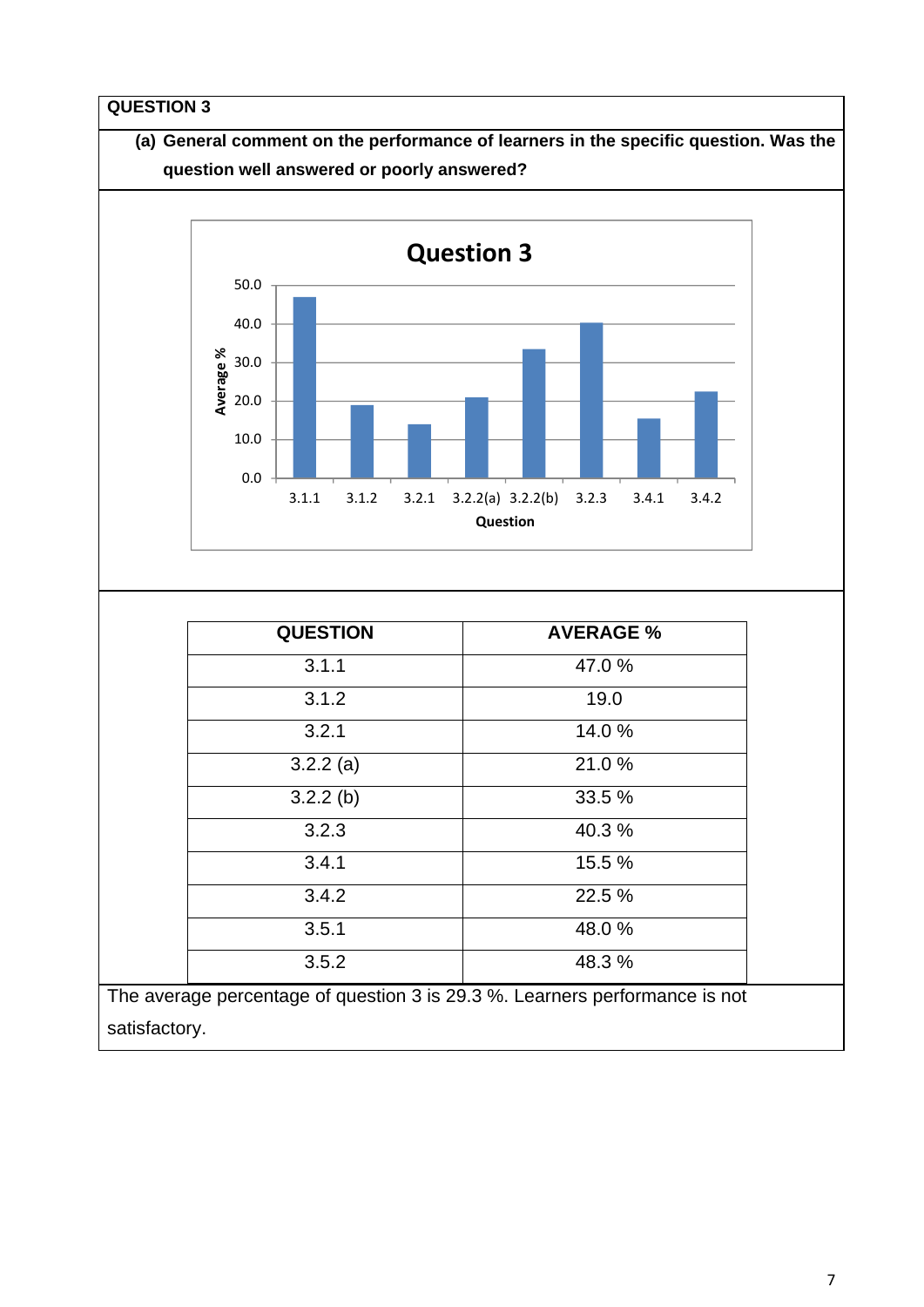- Question 3.1.1 Learners could not differentiate between choux paste and pastry.
- Question 3.1.2 Was poorly done by the learners as they struggled to justify the rules that are applied when preparing the pastry.
- Question 3.1 Learners seemed not to be familiar with the term '*docking*' as a result they could not state the advantages of docking.
- Question 3.2.1 Learners did not read the given method with understanding, this led them not to be able to motivate why step 4 and 7 must be strictly adhered to.
- Question 3.2.2 Learners did not answer the question correctly, strange answers like *(Doughnuts, koeksisters, vetkoek and pies were given)*. Incorrect spelling disadvantaged the learners as it has changed the meaning of the name of the product eg '*buynetts*' instead of '*beignets*'
- Question 3.3.3 Most of the learners did not have a clue of what is to '*sear*' the beef roll. *(Terminology)*
- Question 3.3.4 The carving of meat was the difficult question for the learners *(Preparation method for meat)*.
- Question 3.3.5 Learners struggled to motivate why the beef roll is expensive. *(Preparation techniques)*
- Question 3.3.6 Almost all the learners did not get the correct answer from this question. Classification of meat cuts must be emphasized
- Question 3.4 Learners did not know the types of vegetarians and some learners could not link the type of vegetarian with the example of dishes given in the paper.
- Question 3.5 Calculations, most of the learners are not writing the formula of the calculations, (they lose 1 mark) some they did not show all the steps of calculations as it was asked from the question paper. Marks are lost. The final answer **MUST** have a monetary value **R** otherwise there will be no mark for the correct answer.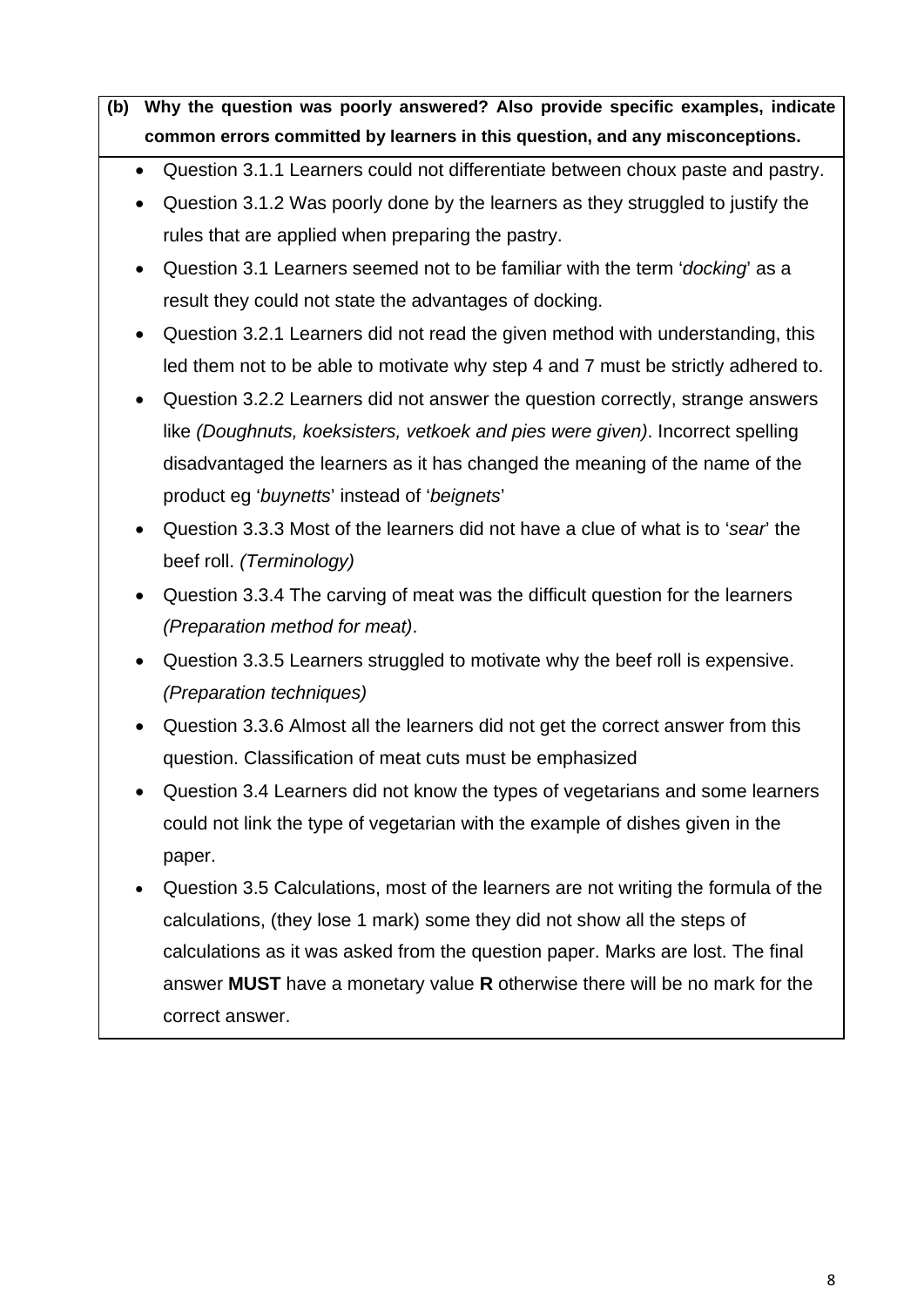All food commodities must be taught in class. Practical lessons or demonstration lessons where applicable must be done with the learners to expose them to all different food commodities.

Teachers must do classification of meat cuts and advanced meat dishes must be emphasized with the learners. Preparation methods (Techniques) of meat, must also be emphasized.

# **(d) Describe any other specific observations relating to responses of learners and comments that are useful to teachers, subject advisors, teacher development etc.**

Learners are lacking the practical experience of the subject. Teachers and Subject Advisors must ensure that all learners are exposed to the practical component of the subject so that they can be able to link the theory and the practical experience during the examinations.

Demonstration lessons on advanced dishes in meat must be done with the learners.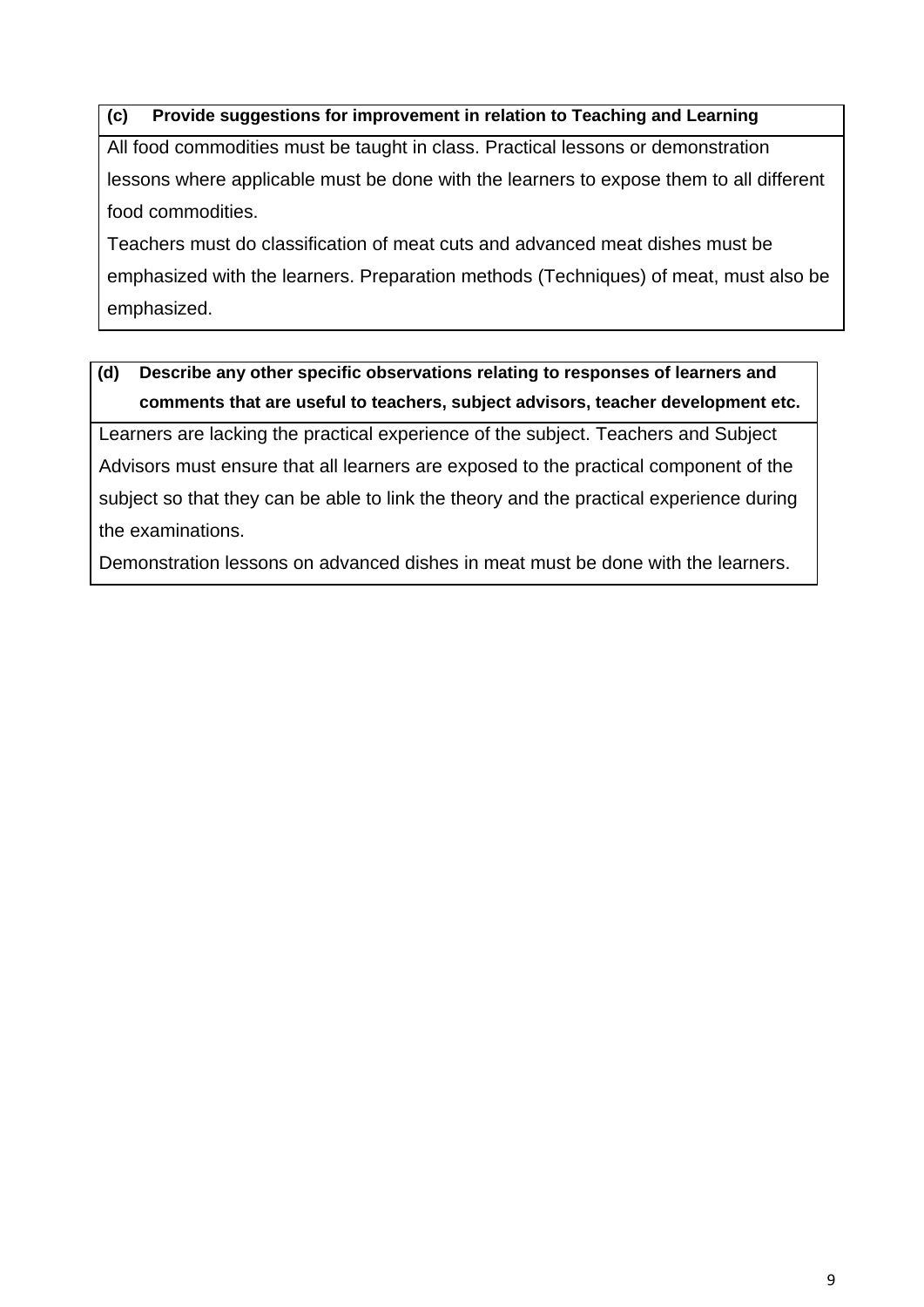

| <b>QUESTION</b> | <b>AVERAGE %</b> |
|-----------------|------------------|
| 4.1.1           | 64 %             |
| 4.1.2           | 88.75 %          |
| 4.1.3           | 63 %             |
| 4.2.1           | 34 %             |
| 4.2.2           | 18.%             |
| 4.3.1           | 54.5%            |
| 4.3.2           | 13 %             |
| 4.3.3           | 28.5 %           |
| $4.4.1$ (a)     | 44 %             |
| $4.4.1$ (b)     | 0%               |
| 4.4.2           | 11.25 %          |
| 4.5.1           | 36 %             |
| 4.5.2           | 31.75 %          |
| 4.6.1           | 13 %             |
| 4.6.2           | 70 %             |
| 4.6.3           | 52 %             |

done.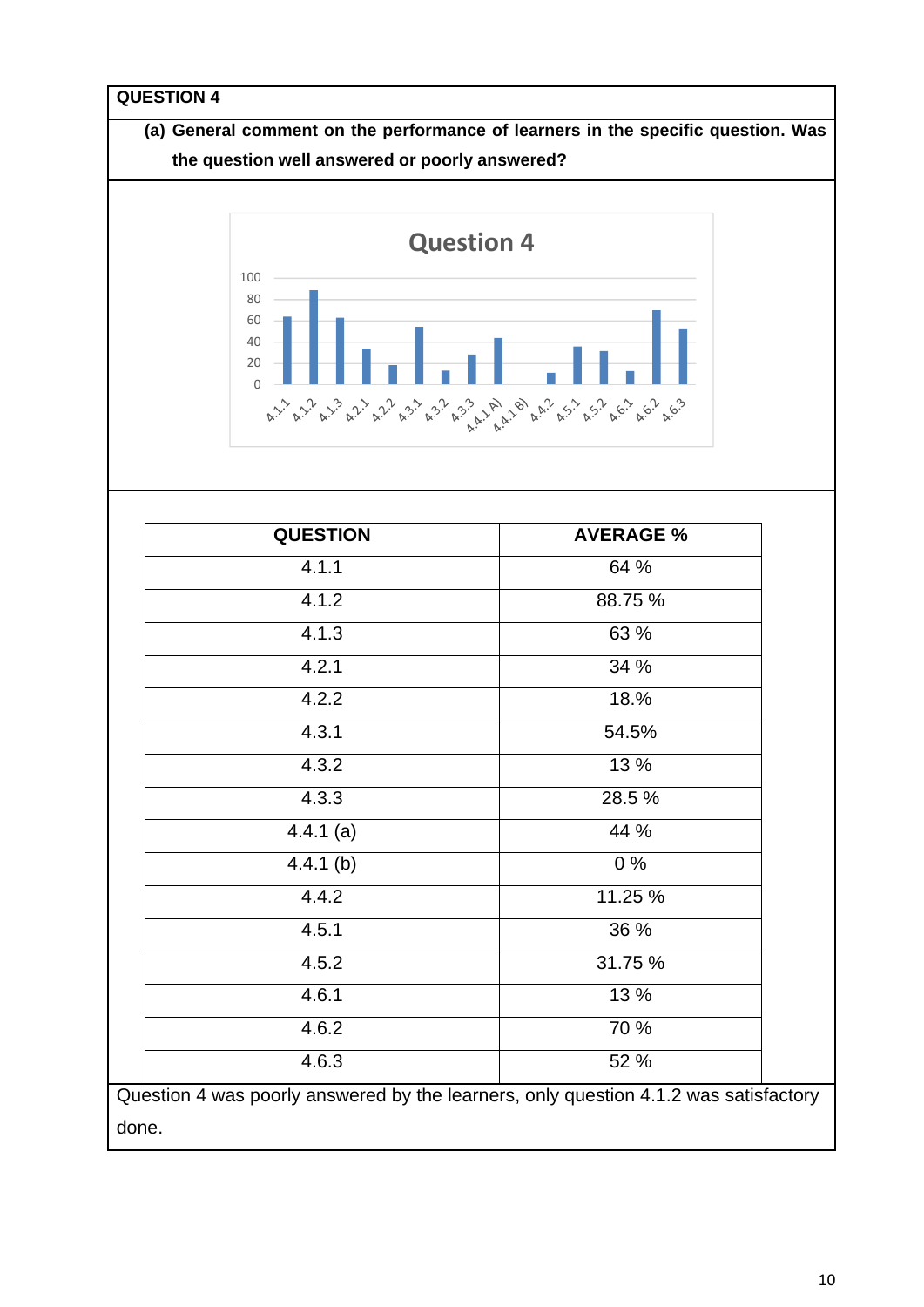- Question 4.1.1 Learners could not motivate why the menu is a table d' hôte menu.
- Question 4.2.1 Learners could not name the preservation method that was used in making chutney, different methods were given. Learners confused bottling with canning.
- Question 4.2.2 This question was poorly answered by the learner's as they could not justify the method of bottling.
- Question 4.3.2 This question was also poorly performed learner could not discuss the factors that will influence the foaming ability of the egg white. Learners converted the question into a statement, that led them not to answer what was asked. Learners showed little understanding of the stages of beaten egg white.
- Question 4.3.3 The use of the action verb 'Predict' learners did not understand what they were supposed to write. They had no understanding of the heated chocolate.
- Question 4.4.1 (a) Very few learners managed to classify the malva pudding. Most of them classified it as a '*cold dessert, or traditional dessert or a South African dessert'.*
- Question 4.4.1 (b) Learners struggled to describe the malva pudding served with custard. Their responses include *'cold dessert served with custard*.' Others rewrote the statement that was written in the question paper.
- Question 4.4.2 Learners could not distinguish between stirred custard and baked custard. General answers were given like, stirred custard is stirred instead of stirred constantly. Baked custard they said its *'baked '(Baked* already mentioned in the question paper) instead of (*Cooked in the baine marie/water bath in the oven)*. Some learners wrote '*stirred custard is yellow/ baked custard is crispy'*
- Question 4.5.1 Very few learners got the full mark (1). Strange answers were given by the learners such as '*gelatine was cooked for a long time'*
- Question 4.6.1 Learners could not give the full definition of crudités (*Raw/Fresh)*  was left out so they lost (1 ) mark.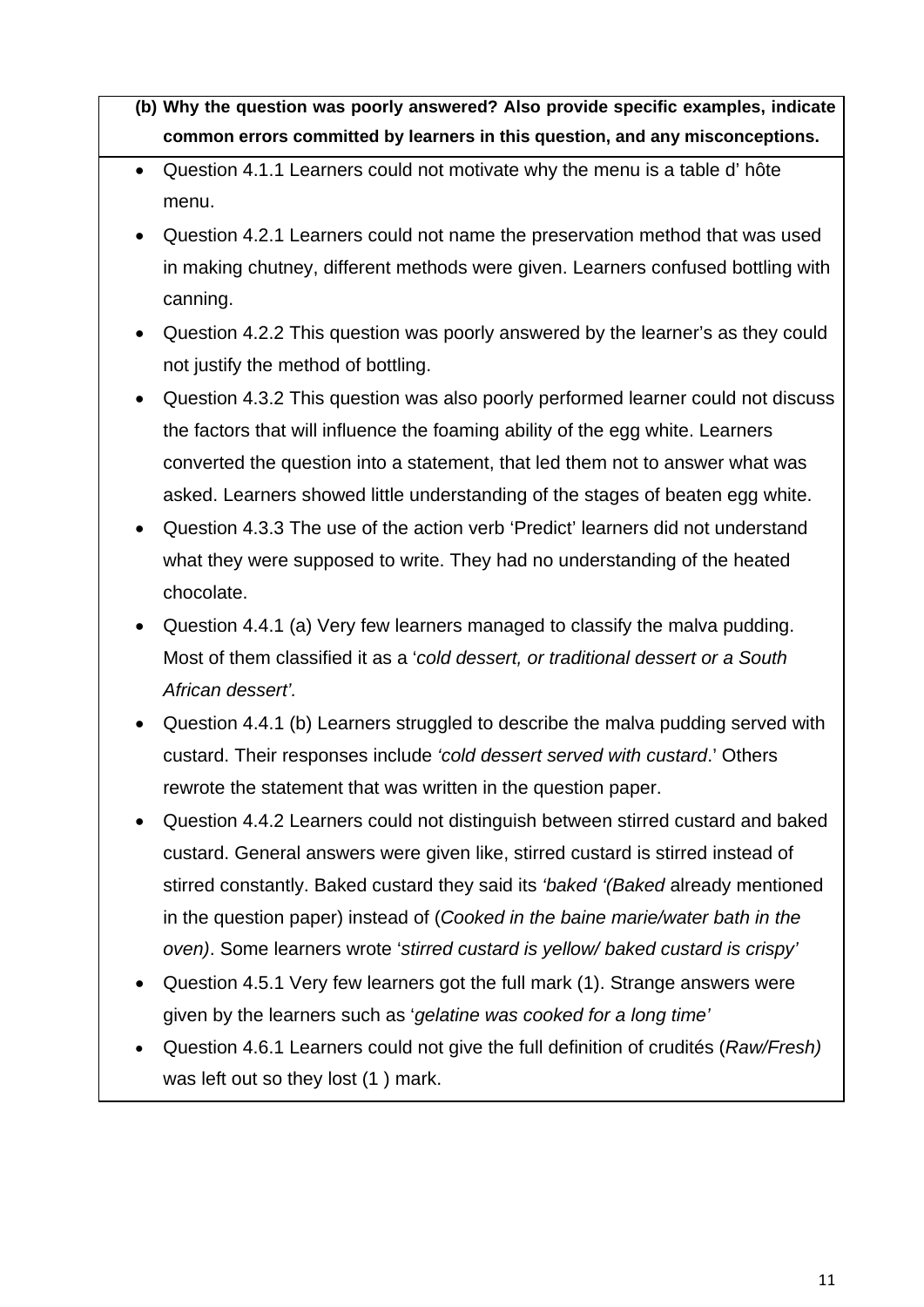Teachers must ensure that suggested practical lesson (as outlined in CAPS document pages 15-16 and 33-36) are done in class. This will help the learners as they will be exposed to the different types of dishes that my be asked in the final paper. They must ensure that they explain the techniques involved.

# **(d) Describe any other specific observations relating to responses of learners and comments that are useful to teachers, subject advisors, teacher development etc.**

Teachers and Subject advisors must ensure that all practical lessons are done as prescribed in the CAPS document.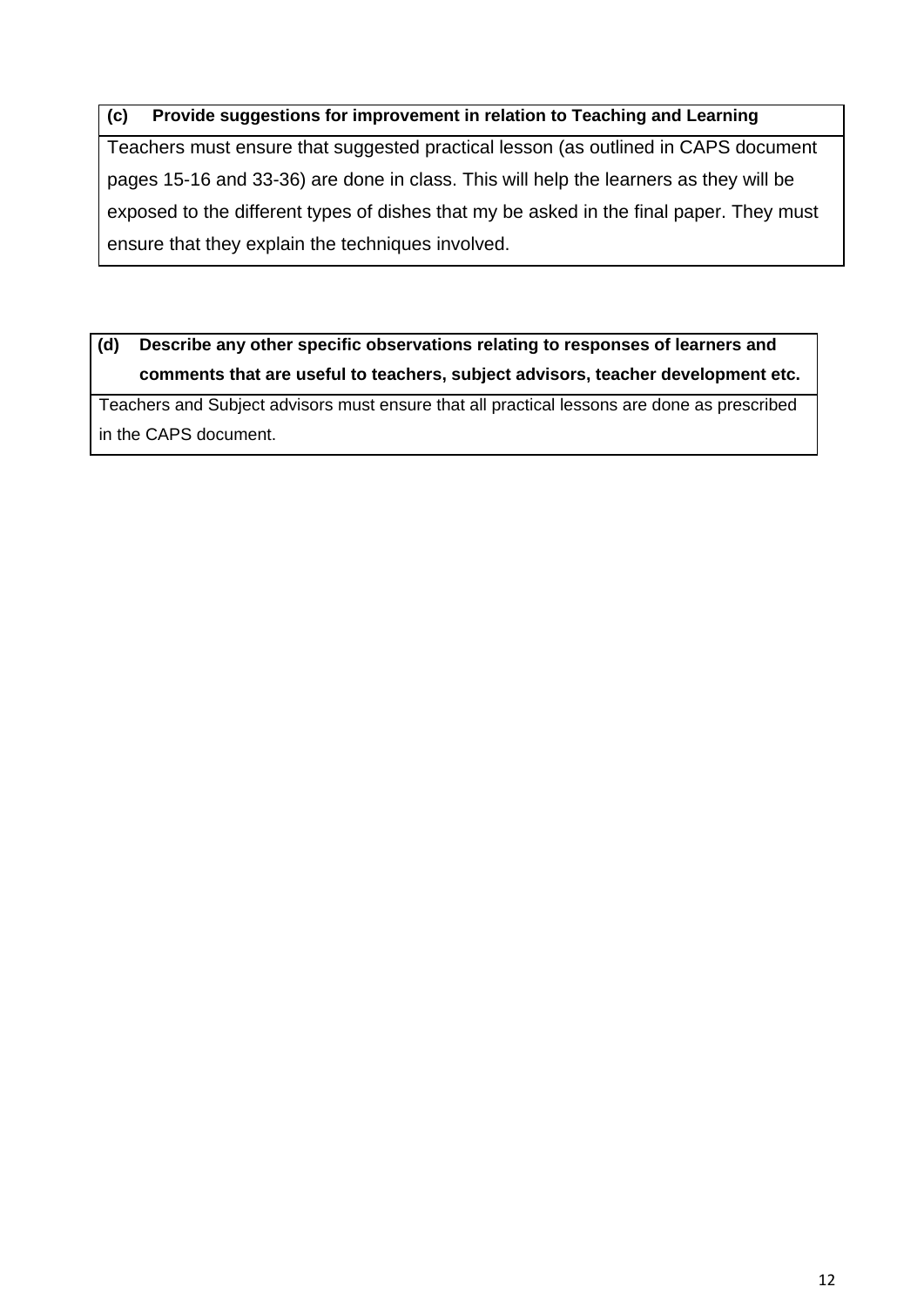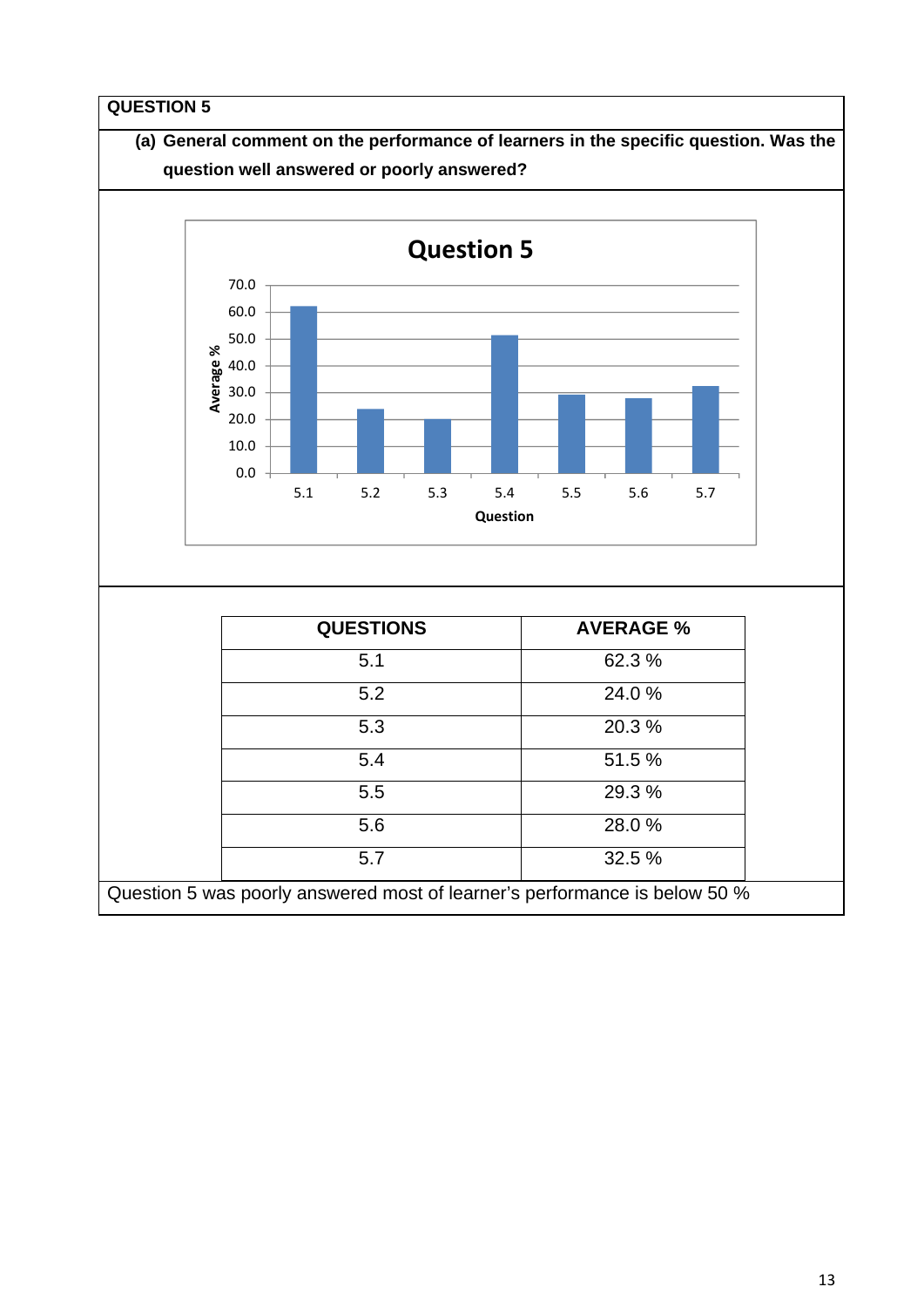- Question 5.1.2 (a) Business description and 5.1.2 (b) Operational plans; learners confused the two aspects. Learners gave the answers on Business description in 5.1.2 (a) under the Operational plan in 5.1.2 (b)
- Question 5.2 Was the worst poorly performed question, learners lacked the knowledge and insight to suggest the guidelines for the waiters to follow to complete the table setting. The knowledge gained from PAT could have assisted the learners to respond to the question well.
- Question 5.3 Learners struggled to list the non-revenue areas in the front office
- Question 5.4.1 Greeting of guest, leaners could not get the full (3) marks because they could not explain the procedures that should be taken in a restaurant. Leaners answers included *(showing the guest the beverage list, and taking the guest to the table).*
- Question 5.4.2 Presentation of the bill was also a challenging question, learners gave general answers, '*like smile, put the sweets in the bill holder'*

#### **(c) Provide suggestions for improvement in relation to Teaching and Learning**

Business plan is well explained in Master Hospitality Studies pages 10-12 and Focus Hospitality Studies page 131.

Teachers must make sure that all learners do get the chance to do table setting. Each step of table setting must be thoroughly explained.

Teachers must ensure that all learners are able to link the knowledge they gained from the practical lessons/ PAT to the written theory through written informal tasks

# **(d) Describe any other specific observations relating to responses of learners and comments that are useful to teachers, subject advisors, teacher development etc.**

Role playing of table setting must be done with each and every step thoroughly explained, starting from grade 10 to grade 12, with more reference from grade 10 and grade 11Hospitality Studies textbooks. Also refer to CAPS document page 14.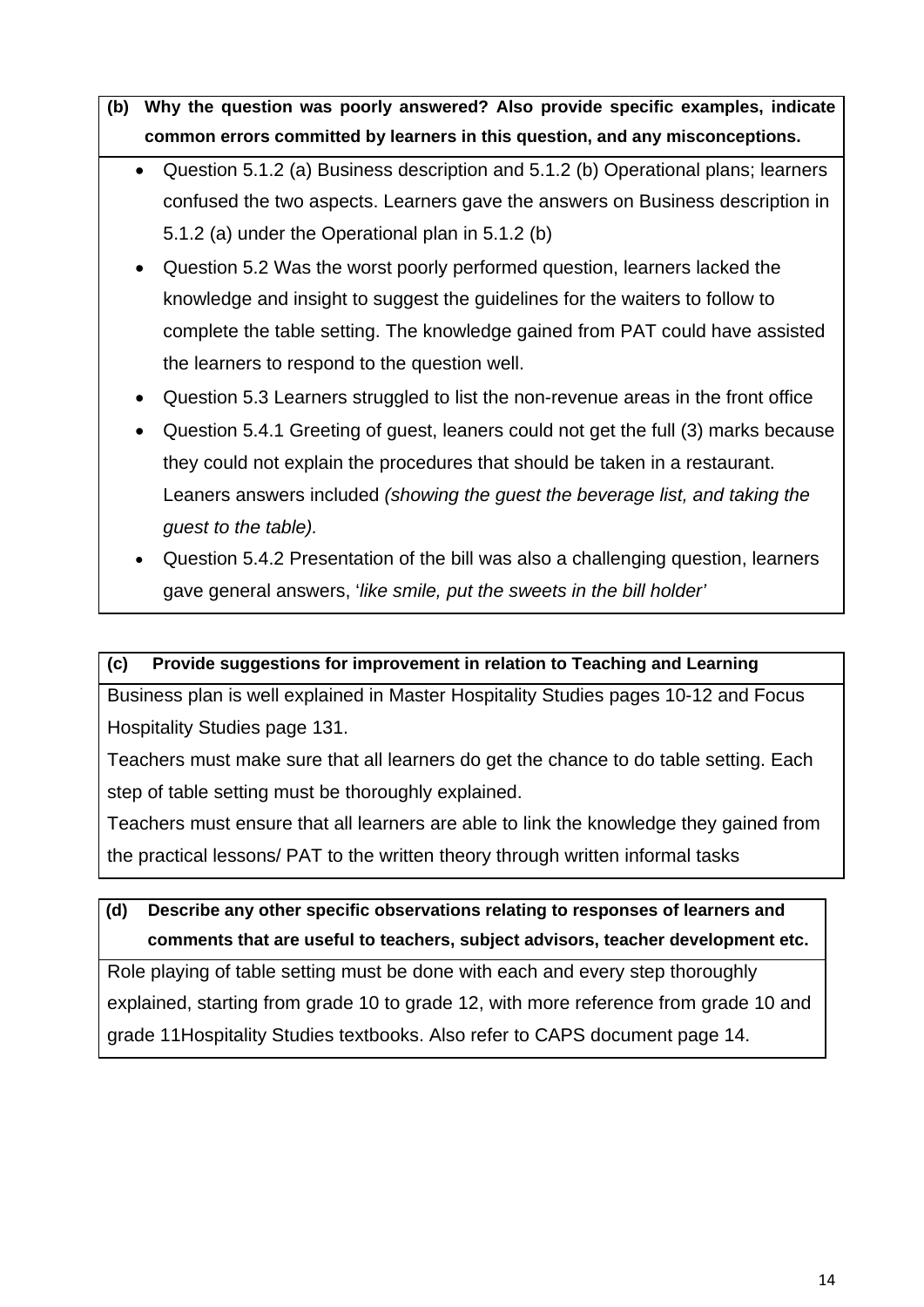